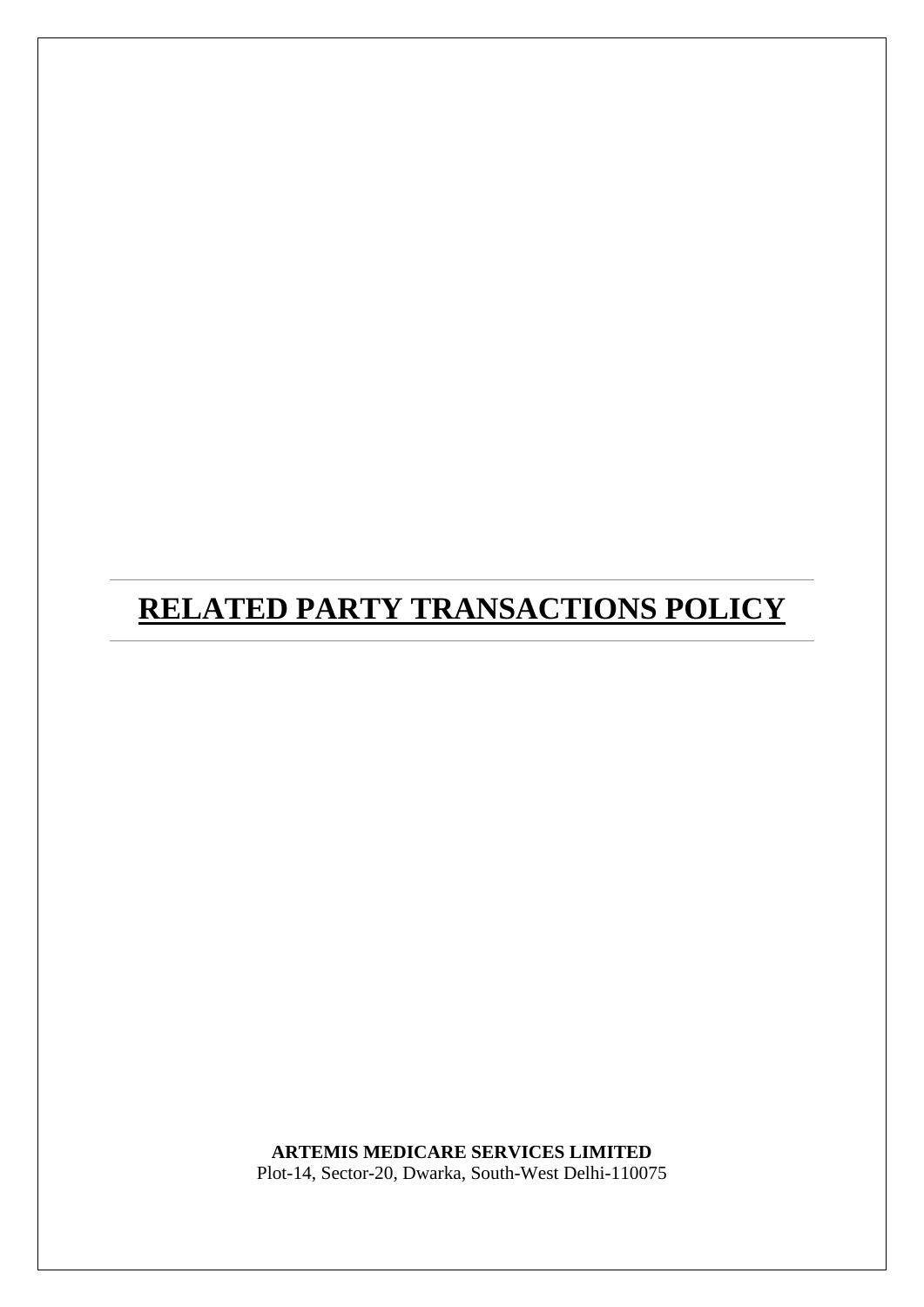## **1. Preamble**

The Board of Directors (the **"Board"**) of Artemis Medicare Services Limited (the **"Company"** or **"AMSL"**), has adopted the following Related Party Policy (the **"Policy"**) and procedures with regard to the Related Party Transactions in compliance with the requirements of Section 188 and Section 177 of the Companies Act (the **"Act"**), Regulation 23 of the SEBI (Listing Obligations and Disclosure Requirements Regulations), as amended from time to time (the **"Listing Regulations"**), and other Applicable Laws as defined below. The Audit Committee shall review and may propose amendments to this policy as may be required.

This Policy supersedes the policy approved by the Board of Directors of the Company on 10<sup>th</sup> October, 2019.

## **2. Objectives**

This policy is framed to ensure the proper approval and reporting of transaction between the Company and its Related Parties as determined under Listing Regulations, the Act, 2013 and rules prescribed there under, and any other laws and regulations as may be applicable to the Company.

## **3. Scope and Applicability**

This policy shall be applicable to all transactions made with:

- a) Board of Directors and their relatives;
- b) Key Managerial Personnel ("KMP") of the Company and their relatives; and
- c) Related Parties as defined hereinafter.

## **4. Definition**

Definition of some of the key terms used in this policy are given below:

- **'Act'** means Companies Act, 2013, along with rules, notifications and circulars made/ issued thereunder, as amended from time to time.
- **'Annual Report'** shall mean the annual report of AMSL.
- **"Applicable Laws"** shall mean any statute, law, regulation, ordinance, rule, judgment, order, decree, bye‐law, clearance, directive, guideline, notification and clarification issued by any governmental or statutory or regulatory authority or other governmental instruction and/or mandatory standards, as may be applicable to the Company and its subsidiaries, with respect to Related Party Transactions, and as amended from time to time and includes (a) the Companies Act; (b) the Listing Regulations; and (c) the Accounting Standards.
- **'Arm's Length Transaction'** means a transaction between the Company and its Related Party(ies)that is conducted as if they were unrelated and at a fair value, so that there is no conflict of interest.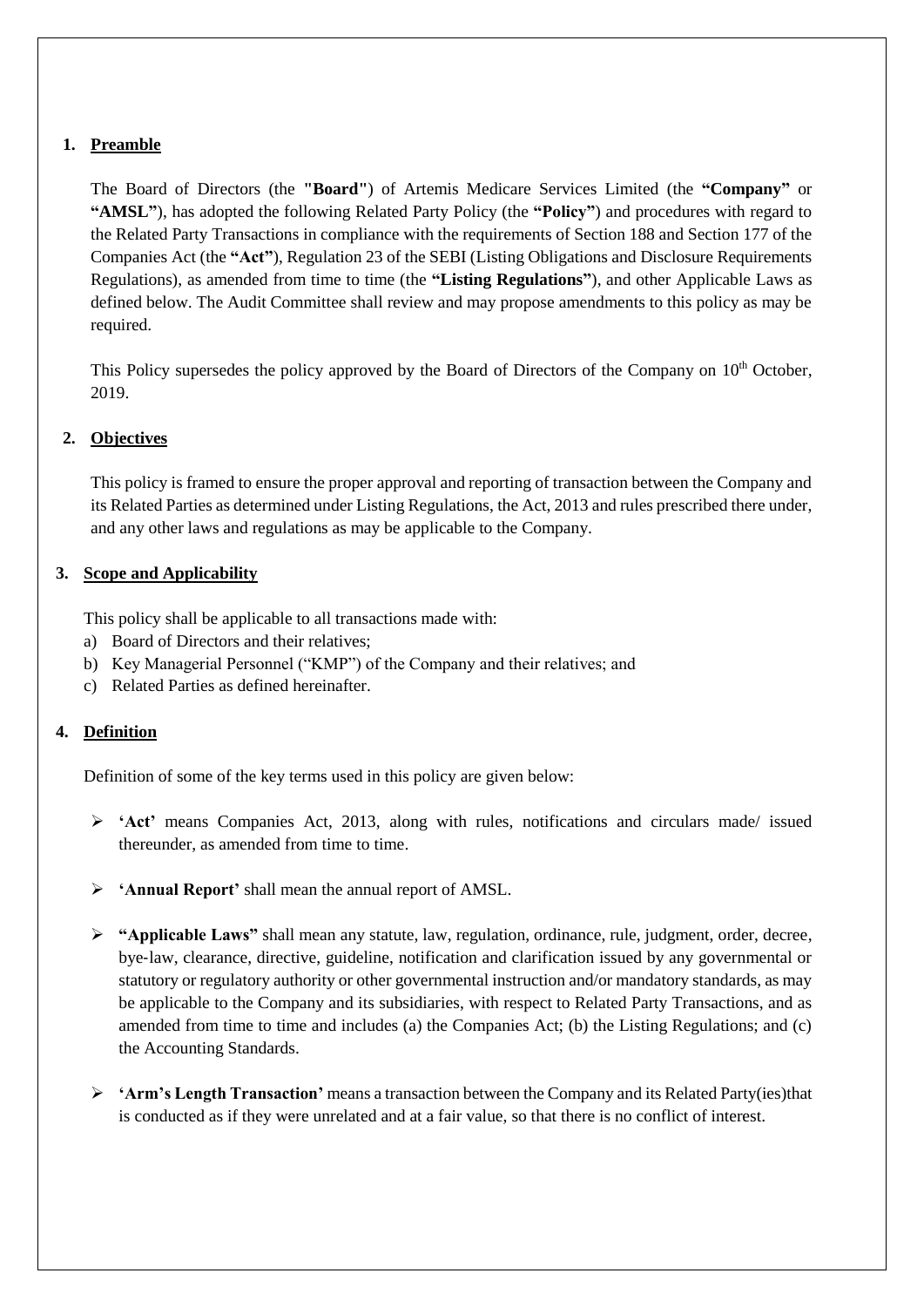$\triangleright$  **'Associate Company'**, in relation to another company, means a company in which that other company has a significant influence, but which is not a subsidiary company of the company having such influence and includes a joint venture company.

*Explanation*. —For the purpose of this clause—

(a) the expression **"significant influence"** means control of at least twenty per cent. of total voting power, or control of or participation in business decisions under an agreement;

(b) the expression **"joint venture"** means a joint arrangement whereby the parties that have joint control of the arrangement have rights to the net assets of the arrangement;

And as per applicable Indian Accounting Standard with respect to related party transaction."

- **'Audit Committee' or 'Committee'** means the Committee of the Board formed under Section **177** of the Act and Regulation 18 of the Listing Regulations.
- **'Board of Directors or Board'** means the collective body of the Directors of the Company including Committees of the Board wherever authorized by the Board.
- **'Chief Executive Officer (CEO)'** means an officer of a company, who has been designated as such by it.
- **'Chief Financial Officer (CFO)"** means a person appointed as the Chief Financial Officer of the Company.
- **'Company Secretary (CS)'** means a Company Secretary as defined in Section 2(24) of the Act.
- **'Key Managerial Personnel or KMP'** means a key managerial personnel as defined under the Act:
	- i. The Chief Executive Officer or the Managing Director or the Manager and in their absence a Whole-Time Director;
	- ii. Company Secretary;
	- iii. Chief Financial Officer;
	- iv. Such other officer, not more than one level below the directors who is in whole-time employment, designated as key managerial personnel by the Board; and
	- v. Such other officer as may be prescribed under the Act
- **'Material Modification'** means subsequent modification(s) to an existing Related Party Transaction & the related terms, if such modification(s) leads to a variance of 15% of the transaction value approved earlier by the Audit Committee/ Board/ Shareholders, as the case may be and shall also mean and include all such modifications of the existing Related Party Transaction(s) exceeding a monetary value of INR 1,000 crores per annum irrespective of the absolute quantum of such modification. Where a modification is not quantifiable in monetary terms, the materiality for modification shall be laid down by the audit committee in respect of each contract based on facts and circumstances of the modification.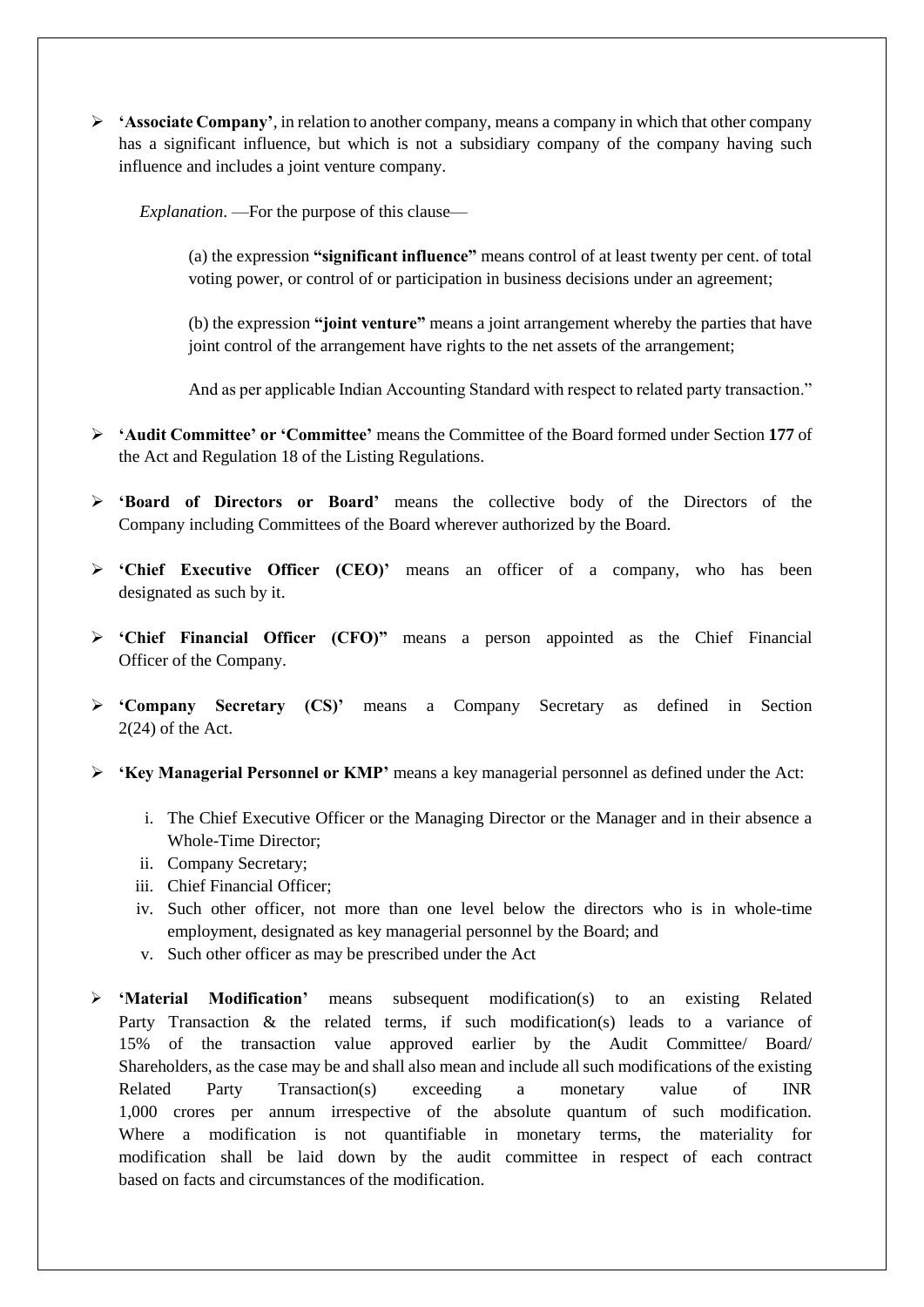- **'Material Related Party Transaction'** will have the same meaning as defined in the Listing Regulations, and/or such limits as may be prescribed in the Act.
- **'Managing Director'** means Managing Director as defined in Section 2(54) of the Act.
- **'Ordinary Course of Business'** means a transaction which is carried out in the normal course of business and falls within the perimeter of the ordinary exercise of operational activities or related financial activities.
- **'Policy'** means this Related Party Transaction Policy.
- **'Related Party'** has the meaning as assigned to it under the Act and Regulation 2(1) (zb) of the Listing Regulations, as amended from time to time.
- **'Related Party Transaction'** or **'RPT'** has the meaning prescribed to it under the Listing Regulations and shall include transactions given in clause (a) to (g) of Section 188(1) of the Act.
- **'Stock Exchanges'** means the stock exchanges where the specified securities of the Company are **listed**
- **'Subsidiary company'** or **'Subsidiary'** means a company as defined under Section 2(87) of the Act.
- **'Whole-time Director'** means Whole-time Director as defined in Section 2(94) of the Act.

Words and expressions not defined in this Policy shall have the same meaning as contemplated in the Act read with the rules made thereunder, the SEBI Listing Regulations and any other applicable laws or regulations.

#### **5. Policy**

In terms of this Policy, either the Company or the persons authorized, to act on behalf of the Company, by the Board in accordance with this Policy may enter into any RPTs.

The Board on recommendation of the Audit Committee will lay down and approve a detailed procedure to be complied with, to implement this Policy.

This Policy will be reviewed, approved and amended from time to time by the Audit Committee and the Board of Directors of the Company, subject to review of at least once in every three years.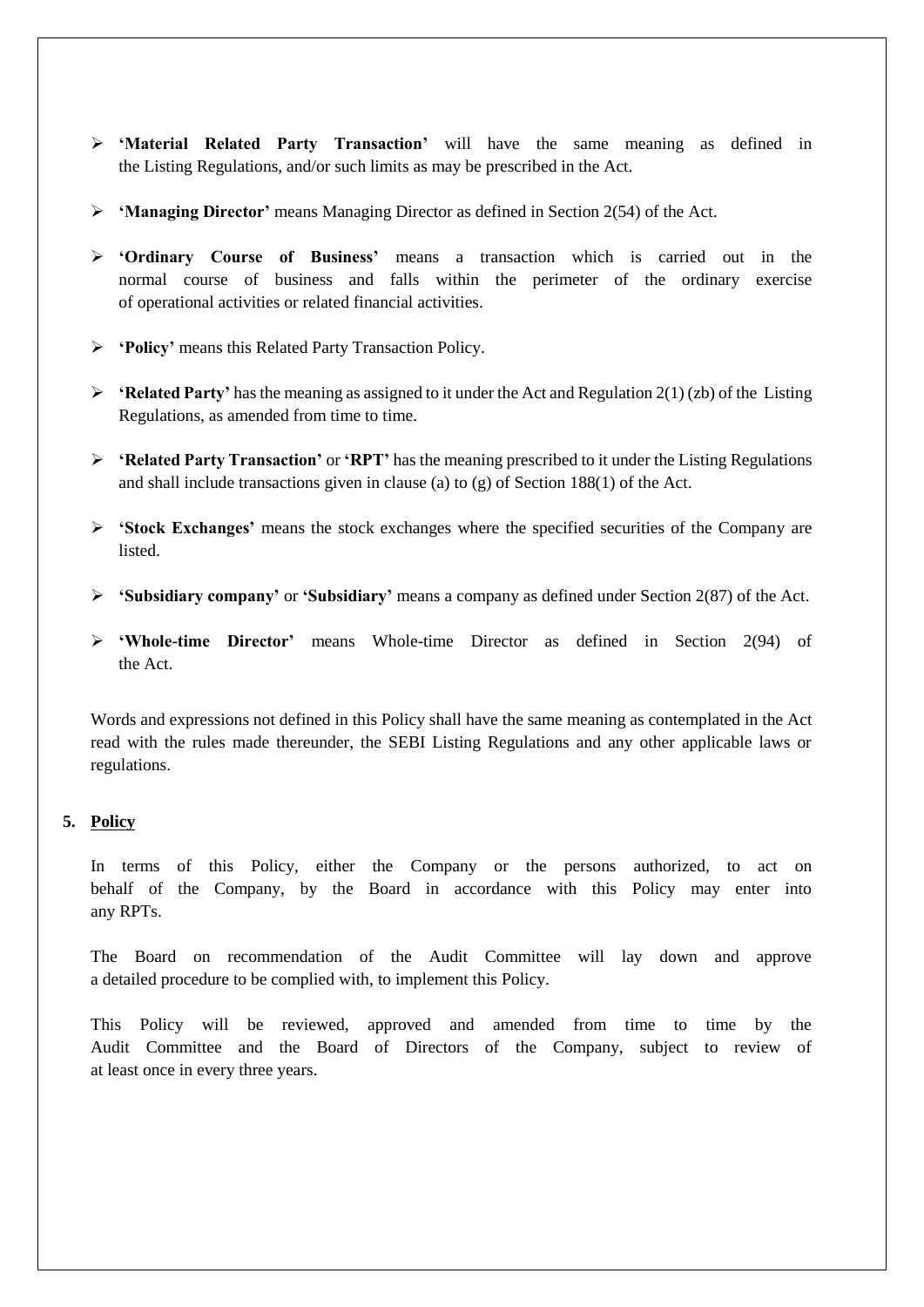## **5.1 Identification of Related Parties and Related Party Transactions**

- a) Each Director and KMP shall disclose to the Company Secretary in form MBP-1, at the time of appointment, beginning of every financial year and whenever there is any change in the disclosure so made, about all persons, entities, firms in which he/she is interested, whether directly or indirectly.
- b) The Chief Financial Officer, at the beginning of every financial year, shall provide the information to the Company Secretary about the related parties within the Artemis group i.e., Subsidiaries, Associate Companies, Joint Venture Companies, etc., and subsequent changes therein forthwith.
- c) The Company Secretary shall compile the information received from all concerned and send the information about such Related Parties to the respective functional heads (i.e. accounts, finance, legal, human resources, marketing etc.), business heads and any other concerned person for their information and any necessary action.
- d) The concerned functional / business head shall forward to the Company Secretary and Chief Financial Officer, the details of any proposed Related Party Transaction with the draft terms and conditions or other related information and certifying that such transactions are at Arm's Length and in the ordinary course of business. The Company Secretary or the Chief Financial Officer, upon receipt of such information, will furnish the same to Audit Committee for its approval and further action, if any.
- e) Any proposed modification(s) in the Related Party Transactions already entered into shall be intimated to the Company Secretary and Chief Financial Officer by the functional/ business head, which shall be placed before the Audit Committee for its prior approval in accordance with this Policy.

#### **5.2 Review and Approval of Related Party Transactions**

The Company shall be given a notice of any potential Related Party Transaction(s) in advance by the relevant stakeholders, so that the Audit Committee / Board have sufficient time to review information regarding the proposed Transaction.

## **5.2.1 Audit Committee**

- i) All the Related Party Transactions shall require prior approval of the Audit Committee. Provided that only those members of the Audit Committee, who are Independent Directors, shall approve Related Party Transactions.
- ii) The Audit Committee may grant omnibus approval for Related Party Transactions subject to the conditions as laid down under Section 177 of the Act and Regulation 23 of the Listing Regulations.
- iii) Pursuant to Regulation 23(1) of the Listing Regulations, the threshold limits for Related Party Transactions (other than wholly-owned Subsidiaries) for granting omnibus approval by the Audit Committee for each financial year is as under: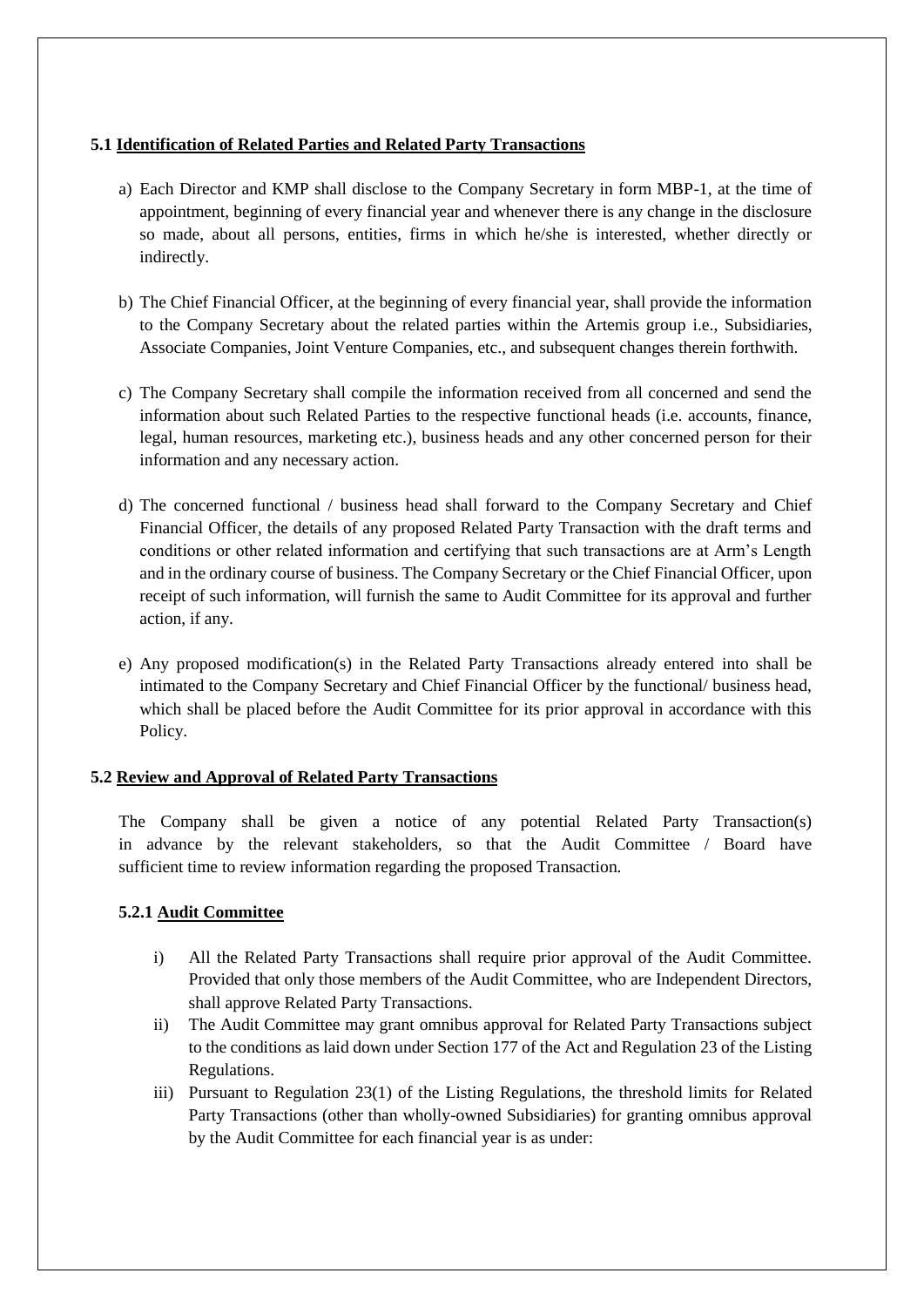- a) transaction with a related party shall be considered material, if the transaction(s) to be entered into individually or taken together with previous transactions during a financial year, exceeds rupees one thousand crore or ten per cent of the annual consolidated turnover of the listed entity as per the last audited financial statements of the listed entity, whichever is lower.
- b) Notwithstanding the above, a transaction involving payments made to a related party with respect to brand usage or royalty shall be considered material if the transaction(s) to be entered into individually or taken together with previous transactions during a financial year, exceed five percent of the annual consolidated turnover of the listed entity as per the last audited financial statements of the listed entity.

For the sake of clarity, the Audit Committee may grant omnibus approval for Related Party Transactions with wholly owned subsidiaries exceeding the threshold limits prescribed above, subject to compliance with the provisions of the Act.

- iv) Related Party Transactions to which a subsidiary of the Company is a party and the Company is not a party shall require prior approval of the Audit Committee of the Company, if the value of such transaction whether entered into individually or taken together with previous transactions during a financial year exceeds 10% (ten percent) of the annual consolidated turnover, as per the last audited financial statements of the Company.
- v) Any member of the Audit Committee who has a potential conflict of interest in any Related Party Transaction (i) will not remain present at the meeting; or (ii) shall abstain from discussion and voting for the approval of such Related Party Transaction.

#### **5.2.1.1 Omnibus Approvals**

- i) The Audit Committee shall lay down the criteria for granting the omnibus approval in line with the policy on related party transactions and such approval shall be applicable in respect of transactions which are repetitive in nature.
- ii) The Audit Committee shall satisfy itself regarding the need for such omnibus approval and that such approval is in the interest of the Company.
- iii) While according omnibus approval, the Audit Committee shall specify the following:
	- a) the name(s) of the Related Party,
	- b) nature of the Transaction,
	- c) period of the Transaction,
	- d) maximum amount of Transactions that shall be entered into,
	- e) the indicative base price/current contracted price and the formula for variation in the price if any; and
	- f) such other conditions as the Audit Committee may deem fit
- iv) In the event the need for Related Party Transaction cannot be foreseen and the aforesaid details are not available, Audit Committee may grant omnibus approval for such Transactions subject to their value not exceeding a sum of rupees one crore per Transaction.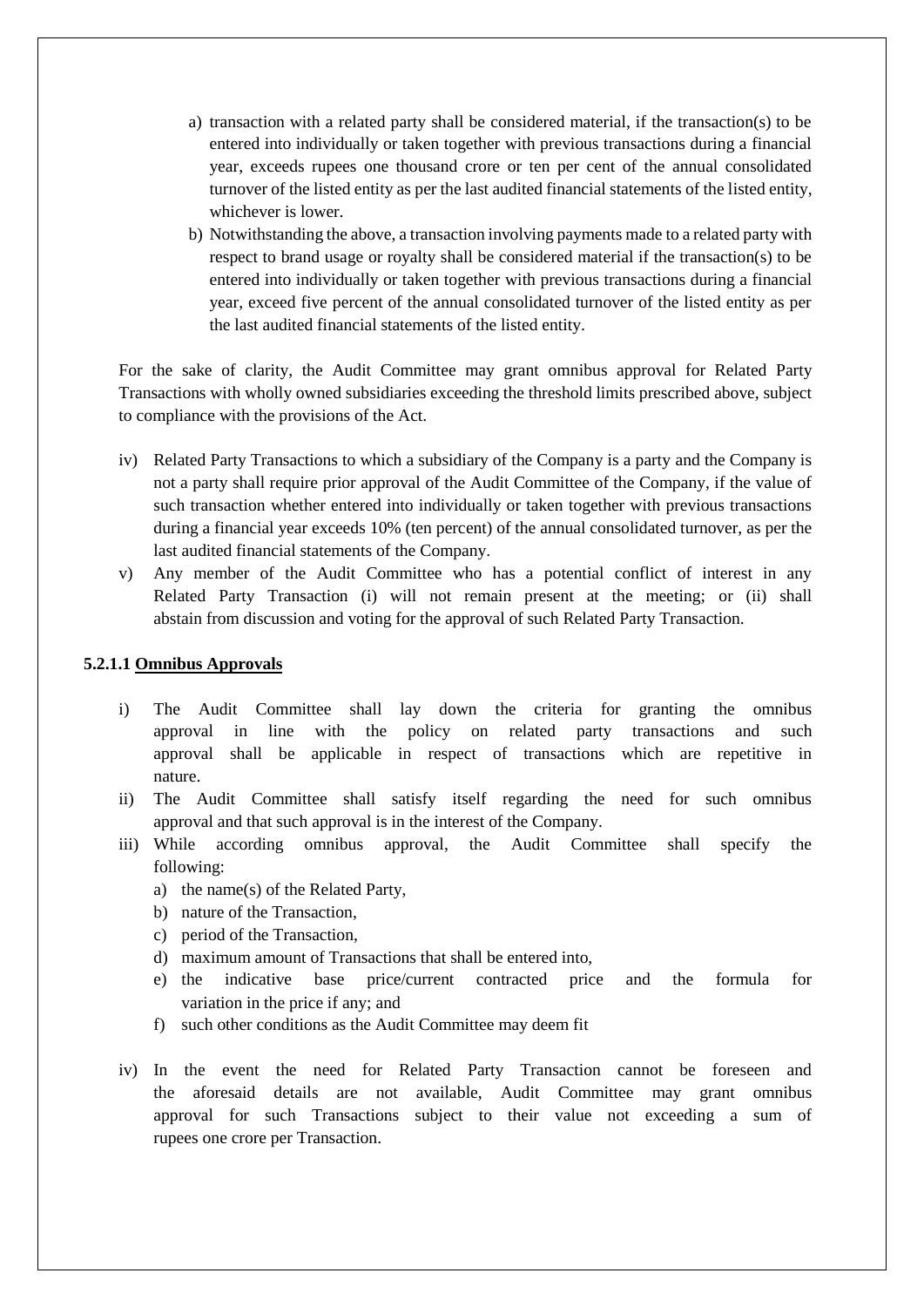- v) The Audit Committee shall review, at least on a quarterly basis, the details of Related Party Transactions entered into by the company pursuant to each of the omnibus approvals given.
- vi) Such omnibus approvals shall be valid for a period not exceeding one year and shall require fresh approvals after the expiry of one year.
- vii) Prior approval of the Audit Committee for any Related Party Transaction or shareholder's approval for a Material Related Party Transaction is not required, if such a transaction is between
	- a) a holding company and its wholly owned subsidiary whose accounts are consolidated with such holding company and placed before the shareholders at the annual general meeting for approval.
	- b) Two wholly-owned subsidiaries of the Company whose accounts are consolidated and placed before the shareholders of the Company at the general meeting for approval.

## **5.2.2 Board of Directors**

- i) In case any Related Party Transaction (as per the applicable provisions of the Act) is proposed to be undertaken which is not: (i) in the ordinary course of business; or (ii) an Arm's Length Transaction, such Related Party Transaction shall not be entered into without the prior approval of the Board of Directors, as per the applicable requirements under the Companies Act.
- ii) Where any Director is interested in the Related Party Transaction being considered for approval at the Board meeting, such Director shall not be present during discussions pertaining to such Related Party Transaction.
- iii) All the Material Related Party Transactions shall be considered and approved by the Board before the same are considered by the shareholders for their approval except for those transactions which are between the Company and its wholly-owned subsidiary whose accounts are consolidated with the Company and placed before the shareholders at the general meeting for approval.

#### **5.2.3 Shareholders**

Shareholder's approval by way of a resolution, as prescribed in the Listing Regulations, shall be required only in the following scenarios:

- i) All the Material Related Party Transactions including any Material Modification to such Material Related Party Transactions, other than those mentioned in clause 5.2.1.1 (vii).
- ii) In case any Related Party Transaction (as per the applicable provisions of the Act) is proposed to be undertaken which (i) is not in the ordinary course of business, or not at arm's length; and (ii) exceeds the specified threshold for such Related Party Transaction as per the applicable provisions of the Act.

Provided that, all entities falling under the definition of 'Related Parties' shall not vote to approve the relevant transaction irrespective of whether the entity is a party to the particular transaction or not.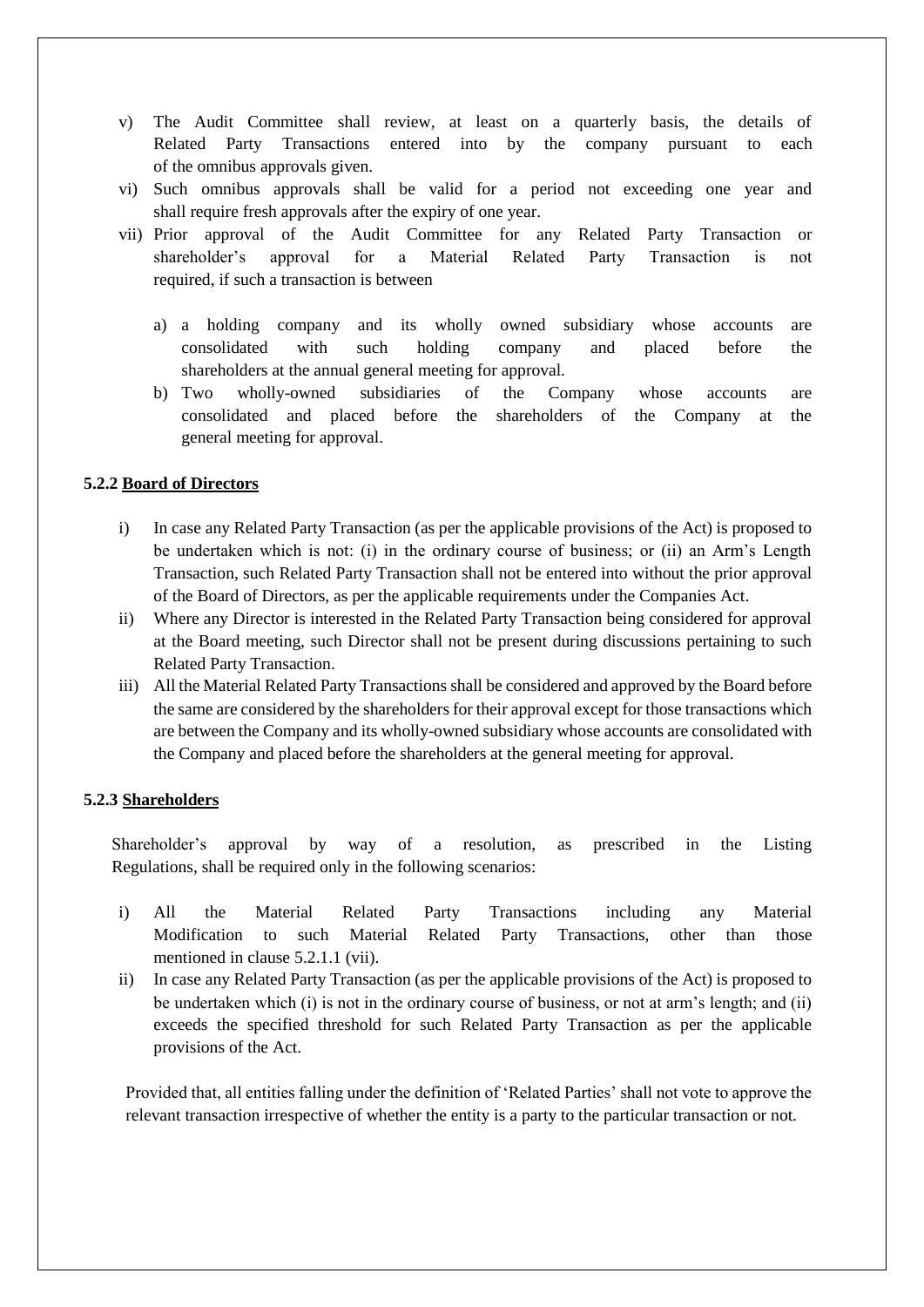## **6. Evaluation Process of Related Party Transactions**

- a) To approve a Related Party Transaction, the Committee/ Board/ Shareholders, shall be provided all relevant material information of such transaction, including the terms and such other details as required under the Act, the Listing Regulations or by the Audit Committee/ Board, as the case may be. While approving a Related Party Transaction, the Audit Committee/ Board will consider the following factors, among others, to the extent relevant:
- $\triangleright$  whether the terms on which Related Party Transaction is proposed are fair and on arm's length basis to the Company;
- $\triangleright$  whether the Related Party Transaction would affect the independence of an independent director;
- $\triangleright$  whether the Related Party Transaction includes any potential reputational risk that may arise as a result of or in connection with the proposed transaction; and
- $\triangleright$  whether the Related Party Transaction would present conflict of interest for any Director or KMP of the Company.
- b) The Audit Committee shall consider all relevant facts and circumstances regarding a Related Party Transaction placed before it.
- c) In the event any Director, KMP or any other employee becomes aware of any Related Party Transaction(s) that has been omitted to be approved by the Audit Committee/ Board/ shareholders or is in deviation of this Policy, such person shall promptly notify the company secretary of the Company, of such transaction, who shall ensure that such transaction is brought to the notice of the Audit Committee or the Board, as applicable, at the earliest.
- d) The Audit Committee/ Board shall evaluate such transaction(s) and may decide as it considers appropriate, subject to the Act and the Listing Regulations, necessary action to be taken, including ratification, revision or termination of the Related Party Transaction.

## **7. Disclosures**

- a) In terms of the provisions of Section 134(3)(h) of the Act, Related Party Transactions shall be disclosed in the Board's report in the prescribed form.
- b) Details of all Material Related Party Transactions shall be disclosed in accordance with Regulation 27 of the SEBI Listing Regulations.
- c) Details of all Related Party Transactions, on a consolidated basis, shall be disclosed to the Stock Exchanges, within 15 (fifteen) days from the date of publication of the Company's half yearly standalone and consolidated financial results. With effect from April 1, 2023, such disclosures will be made every six months on the date of publication of the Company's standalone and consolidated financial results.
- d) This Policy shall be disclosed under a separate section on the website of the Company www.artemishospitals.com and a web link thereto shall be provided in the annual report of the Company.